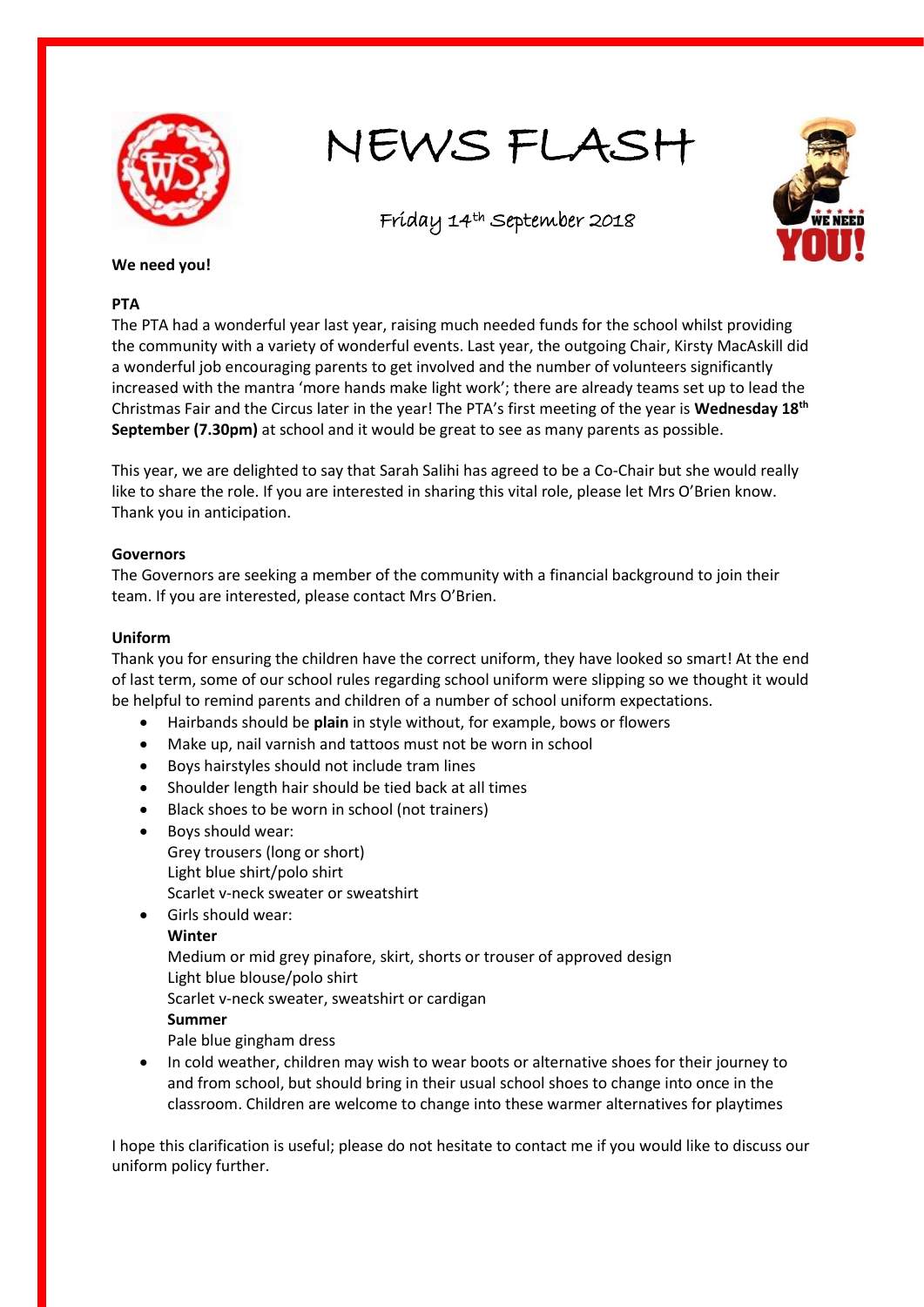### **Behaviour at Worplesdon**

#### **Our aim**

At Worplesdon Primary School we believe that it is the right of all people to work in a pleasant, calm environment where they feel happy, valued and high standards of behaviours are considered the norm. We aspire to develop children's self-esteem, respect for others and self-discipline. The overriding ethos is 'to treat others as you would like to be treated yourself'.

## **Our clear expectations**

Every child is responsible for being a member of the Worplesdon team and are expected to:

- **T**alk and act positively
- **E**mbrace and follow instructions
- **A**ct kindly, keeping hands and feet to themselves
- **M**ake themselves be the best they can be

It is also important to note that we are a school that celebrates difference and this also applies to behaviour, meaning some children will require different responses to their behaviour than others.

### **Our rewards**

Our school strategy for recognising effort and excellence includes:

- Class-wide rewards (ten to achieve small reward swiftly), at least once per day which leads to an instant reward decided by the children
- Verbal and written feedback
- Positive conversations with home
- Positive postcards home
- Merits
- Certificates and stickers
- Head teacher recognition

#### **Our consequences**

When implementing this policy staff ensure that they apply our test of reasonableness: reasonable expectations; reasonable consequences (these include supportive interventions); and reasonably delivered.

We base our school behaviour policy on expectation, and clarity through shared routines and language. When the children do not follow our reasonable instructions, the following reasonable consequences are followed:

- Warning
- 5 minutes away from the group (with a timer)
- Rest of session away from group
- Withdrawal to the phase leader or senior leader to reflect followed by lunchtime catch up

Thank you for continuing to support us with this policy. Please do not hesitate to speak to you child's class teacher, a senior leader or myself if you would like to discuss this further.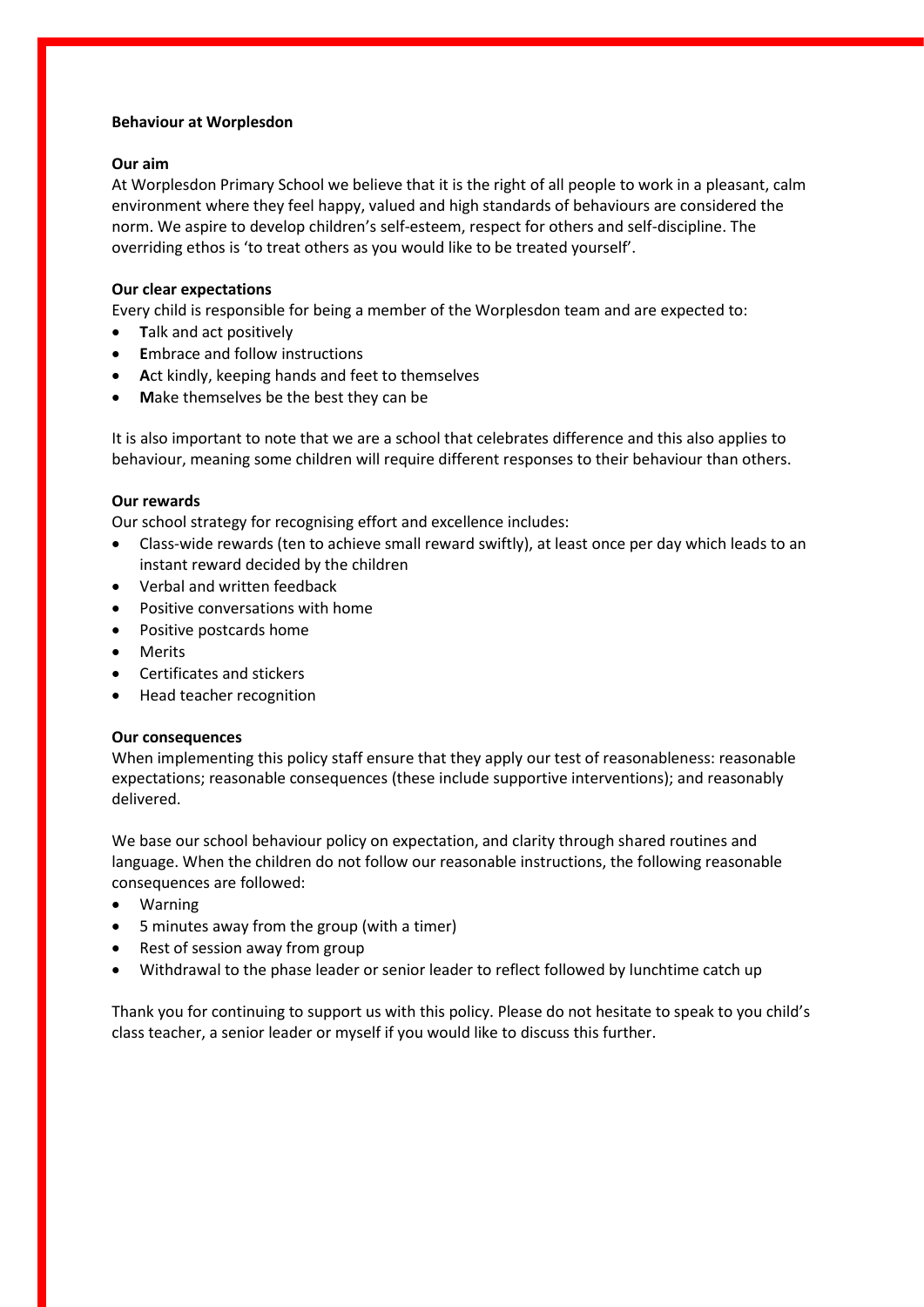# $\bullet$ Important<br>Dates

As promised, we have worked hard to produce the school calendar for the year so that significant dates can go into your busy diaries! We hope this helps you to plan ahead.

| <b>Date</b>                                                       | Content                                              |
|-------------------------------------------------------------------|------------------------------------------------------|
| Tuesday 18 <sup>th</sup> September (6.00pm onwards)               | <b>Start of Year Meetings</b>                        |
| Wednesday 19 <sup>th</sup> September (7.30pm)                     | PTA Meeting                                          |
| Friday 21 <sup>st</sup> September (2.45pm)                        | Wrens Class Assembly                                 |
| Thursday 27 <sup>th</sup> September (5.30pm - 7.00pm)             | E-safety Workshop                                    |
| Friday 28 <sup>th</sup> September (2.45pm)                        | <b>Owls Class Assembly</b>                           |
| Thursday 4 <sup>th</sup> October & Friday 5 <sup>th</sup> October | Reception - Year 5 Nasal Flu (School Nursing Team)   |
| Friday 5 <sup>th</sup> October (2.45pm)                           | <b>Nightingales Class Assembly</b>                   |
| Thursday 11 <sup>th</sup> October (7.00pm-8.00pm)                 | <b>Reception Curriculum Evening</b>                  |
| Friday 12 <sup>th</sup> October (2.45pm)                          | <b>Magpies Class Assembly</b>                        |
| Monday 15 <sup>th</sup> - Friday 19 <sup>th</sup> October         | <b>Book Fair</b>                                     |
| Wednesday 17 <sup>th</sup> October (3.00pm - 6.00pm)              | Parents Consultations (details to follow)            |
| Thursday 18 <sup>th</sup> October (5.00pm - 7.30pm)               | Parents Consultations (details to follow)            |
| Thursday 18 <sup>th</sup> October                                 | Finish for Half Term Break                           |
| Friday 19 <sup>th</sup> October                                   | SCHOOL CLOSED - INSET DAY                            |
| Monday 29 <sup>th</sup> October (8.50am)                          | Return to School                                     |
| W/C Monday 29 <sup>th</sup> October                               | Year 3 & Year 5 swimming starts                      |
| Friday 9 <sup>th</sup> November                                   | PTA Mufti Day (details to follow)                    |
| Friday 9 <sup>th</sup> November (2.45pm)                          | Larks Class Assembly                                 |
| Friday 16 <sup>th</sup> November                                  | PTA Mufti Day (details to follow)                    |
| Friday 16 <sup>th</sup> November (2.45pm)                         | Jays Class Assembly                                  |
| Friday 23rd November                                              | PTA Mufti Day (details to follow)                    |
| Friday 23rd November (2.45pm)                                     | Robins Class Assembly                                |
| Friday 30 <sup>th</sup> November (2.45pm)                         | <b>Woodpeckers Class Assembly</b>                    |
| Sunday 2 <sup>nd</sup> December                                   | PTA Christmas Fair (details to follow)               |
| Monday 10 <sup>th</sup> December (2.00pm)                         | <b>Reception Nativity</b>                            |
| Tuesday 11 <sup>th</sup> December (9.15am)                        | <b>Reception Nativity</b>                            |
| Thursday 13 <sup>th</sup> December                                | Christmas Lunch                                      |
| Friday 14th December (9.15am & 2.00pm)                            | Year 1 Christmas Production                          |
| Monday 17 <sup>th</sup> December (2.00pm & 6.00pm)                | Year 5 & Year 6 Carol Service                        |
| Tuesday 18 <sup>th</sup> December (9.15am & 2.00pm)               | Year 2 Christmas Production                          |
| Wednesday 19 <sup>th</sup> December (9.30am & 11.15am)            | Year 3 & Year 4 Christmas Carol Service              |
| Wednesday 19 <sup>th</sup> December (pm)                          | <b>Christmas Class Parties</b>                       |
| Wednesday 19 <sup>th</sup> December (1.45pm)                      | Finish for Christmas Break                           |
| Thursday 3rd January                                              | SCHOOL CLOSED - INSET DAY                            |
| Friday 4 <sup>th</sup> January                                    | SCHOOL CLOSED - INSET DAY                            |
| Monday 7 <sup>th</sup> January (8.50am)                           | Return to School                                     |
| Friday 18 <sup>th</sup> January (2.45pm)                          | <b>Starlings Class Assembly</b>                      |
| Friday 25 <sup>th</sup> January (2.45pm)                          | <b>Finches Class Assembly</b>                        |
| Friday 1st February (2.45pm)                                      | Jackdaws Class Assembly                              |
| Friday 8 <sup>th</sup> February (2.45pm)                          | Doves Class Assembly                                 |
| Friday 15 <sup>th</sup> February (2.45pm)                         | Kingfishers Class Assembly                           |
| Friday 15 <sup>th</sup> February                                  | Finish for Half Term Break                           |
| Monday 25 <sup>th</sup> February (8.50am)                         | Return to School                                     |
| Monday 25 <sup>th</sup> February (1.30pm - 7.00pm)                | Year 6 Parents Consultations                         |
| Tuesday 26 <sup>th</sup> February (3.30pm - 7.00pm)               | Year 6 Parents Consultations                         |
| Monday 4 <sup>th</sup> March                                      | Interim Reports to Parents                           |
| Wednesday $6^{th}$ March (3.30pm - 6.00pm)                        | Year 1 - 5 Parents Consultations (details to follow) |
| Wednesday 7 <sup>th</sup> March                                   | World Book Day                                       |